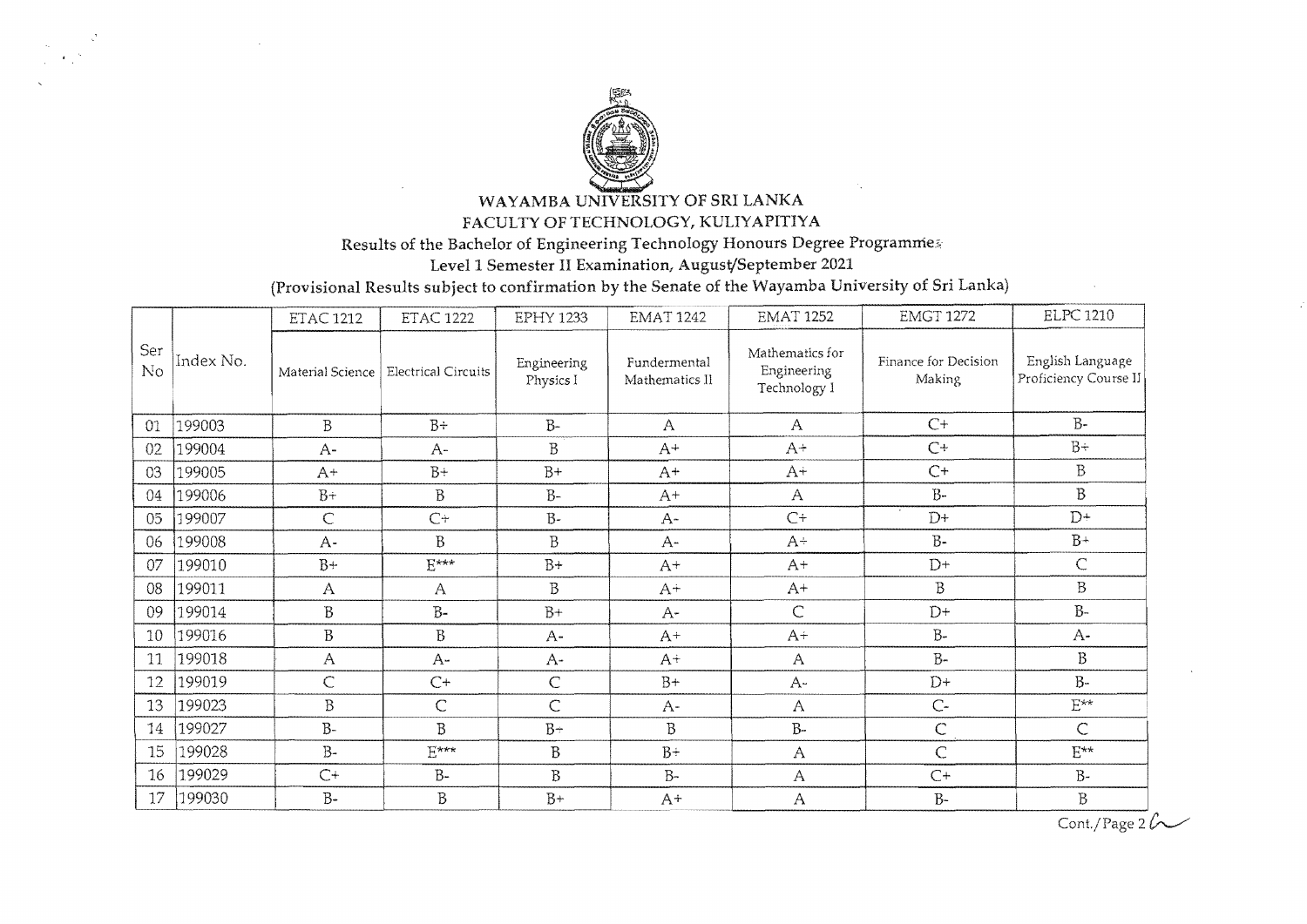| Ser<br>Mathematics for<br>Finance for Decision<br>English Language<br>Index No.<br>Fundermental<br>Engineering<br>Engineering<br>No<br>Material Science<br><b>Electrical Circuits</b><br>Proficiency Course II<br>Making<br>Physics I<br>Mathematics II<br>Technology I<br>$E^{**}$<br>$E^{\star\star}$<br>$D+$<br>$\mathrm{E}^{\star\star}$<br>$B+$<br>199033<br>$B -$<br>$C -$<br>18<br>$\subset$<br>D<br>$B+$<br>$\mathsf{A}$<br>199034<br>$B+$<br>$A+$<br>19<br>$A-$<br>$B -$<br>$C+$<br>$B+$<br>$\mathbf{A}$<br>199035<br>$C+$<br>$A+$<br>$B+$<br>20<br>$\overline{C}$<br>$B -$<br>$B+$<br>199036<br>$C+$<br>$B+$<br>$B -$<br>$\mathbf{A}$<br>21<br>$C+$<br>$B-$<br>$A -$<br>$\overline{B}$<br>$B+$<br>$A+$<br>199038<br>$B+$<br>22<br>$E^{**}$<br>$\overline{B}$<br>$\mathbf{E}^{\star}$<br>$B-$<br>Ċ<br>$\overline{B}$<br>199040<br>$A -$<br>23<br>$E***$<br>$E***$<br>$\overline{C}$<br>$\mathsf{C}$<br>$E***$<br>$E^{***}$<br>$E^{***}$<br>199041<br>24<br>$E^{\star\star}$<br>$E^{\star\star}$<br>$F^{**}$<br>$C -$<br>199046<br>B<br>$\mathsf{C}$<br>$A+$<br>25<br>$C -$<br>$\mathbf B$<br>$C+$<br>$A-$<br>199048<br>26<br>$B+$<br>$A -$<br>$A+$<br>$\overline{B}$<br>$\overline{B}$<br>$B+$<br>199050<br>$B+$<br>$B+$<br>$B -$<br>27<br>$\mathbf{A}$<br>$B+$<br>$C+$<br>199051<br>28<br>$B-$<br>$A+$<br>$\mathsf{A}$<br>$A-$<br>$A-$<br>$\mathbf{E}^\star$<br>199052<br>$\mathcal{E}^\star$<br>$\mathrm{E}^{\star\star}$<br>$\mathcal{E}^\star$<br>$\mathrm{E}^{\star\star}$<br>$\mathcal{E}^\star$<br>29<br>$D+$<br>$\overline{B}$<br>199054<br>$\, {\bf B}$<br>$B -$<br>$B+$<br>$C+$<br>30<br>$A^+$<br>$A-$<br>$\beta$<br>$B+$<br>199055<br>$\, {\bf B}$<br>$A -$<br>31<br>$\mathbf{A}$<br>$A+$<br>$\mathbf{A}$<br>$\overline{C}$<br>$\, {\bf B}$<br>$\, {\bf B}$<br>199056<br>$\rm B-$<br>$A-$<br>D<br>32<br>A<br>$\, {\bf B}$<br>B<br>$\, {\bf B}$<br>$C+$<br>199057<br>33<br>$\, {\bf B}$<br>$C+$<br>$A+$<br>$\, {\bf B}$<br>199059<br>$B-$<br>$B -$<br>$\overline{B}$<br>$\overline{C}$<br>$E^{**}$<br>34<br>$\overline{A}$<br>$C-$<br>199061<br>$\overline{C}$<br>$B-$<br>$\mathsf{C}$<br>35<br>$C+$<br>$B+$<br>$A+$<br>199062<br>$\mathbf B$<br>$\overline{C}$<br>$B+$<br>$B -$<br>36<br>$B+$<br>$A-$<br>$A-$<br>199063<br>$B -$<br>$C+$<br>$B -$<br>37<br>$A -$<br>$\mathsf{A}$<br>$A+$<br>$A+$<br>38<br>199064<br>$C+$<br>$B+$<br>$B+$<br>B<br>$B -$<br>$A-$<br>A<br>$\overline{B}$<br>199065<br>39<br>$B -$<br>$B-$<br>$A+$<br>$C+$<br>$A-$<br>$A+$<br>199066<br>$B+$<br>$B+$<br>40<br>$C+$<br>$B+$<br>$B+$<br>$A+$<br>$C+$<br>$B-$<br>$\overline{C}$<br>199067<br>$E^{**}$<br>$B+$<br>$\mathsf{C}$<br>41<br>$A+$<br>$A-$ |  | <b>ETAC 1212</b> | <b>ETAC 1222</b> | <b>EPHY 1233</b> | <b>EMAT 1242</b> | <b>EMAT 1252</b> | <b>EMGT 1272</b> | <b>ELPC 1210</b> |
|--------------------------------------------------------------------------------------------------------------------------------------------------------------------------------------------------------------------------------------------------------------------------------------------------------------------------------------------------------------------------------------------------------------------------------------------------------------------------------------------------------------------------------------------------------------------------------------------------------------------------------------------------------------------------------------------------------------------------------------------------------------------------------------------------------------------------------------------------------------------------------------------------------------------------------------------------------------------------------------------------------------------------------------------------------------------------------------------------------------------------------------------------------------------------------------------------------------------------------------------------------------------------------------------------------------------------------------------------------------------------------------------------------------------------------------------------------------------------------------------------------------------------------------------------------------------------------------------------------------------------------------------------------------------------------------------------------------------------------------------------------------------------------------------------------------------------------------------------------------------------------------------------------------------------------------------------------------------------------------------------------------------------------------------------------------------------------------------------------------------------------------------------------------------------------------------------------------------------------------------------------------------------------------------------------------------------------------------------------------------------------------------------------------------------------------------------------------------------------------------------------------------------------------------------------------------------------------------------------------------------------------------------|--|------------------|------------------|------------------|------------------|------------------|------------------|------------------|
|                                                                                                                                                                                                                                                                                                                                                                                                                                                                                                                                                                                                                                                                                                                                                                                                                                                                                                                                                                                                                                                                                                                                                                                                                                                                                                                                                                                                                                                                                                                                                                                                                                                                                                                                                                                                                                                                                                                                                                                                                                                                                                                                                                                                                                                                                                                                                                                                                                                                                                                                                                                                                                                  |  |                  |                  |                  |                  |                  |                  |                  |
|                                                                                                                                                                                                                                                                                                                                                                                                                                                                                                                                                                                                                                                                                                                                                                                                                                                                                                                                                                                                                                                                                                                                                                                                                                                                                                                                                                                                                                                                                                                                                                                                                                                                                                                                                                                                                                                                                                                                                                                                                                                                                                                                                                                                                                                                                                                                                                                                                                                                                                                                                                                                                                                  |  |                  |                  |                  |                  |                  |                  |                  |
|                                                                                                                                                                                                                                                                                                                                                                                                                                                                                                                                                                                                                                                                                                                                                                                                                                                                                                                                                                                                                                                                                                                                                                                                                                                                                                                                                                                                                                                                                                                                                                                                                                                                                                                                                                                                                                                                                                                                                                                                                                                                                                                                                                                                                                                                                                                                                                                                                                                                                                                                                                                                                                                  |  |                  |                  |                  |                  |                  |                  |                  |
|                                                                                                                                                                                                                                                                                                                                                                                                                                                                                                                                                                                                                                                                                                                                                                                                                                                                                                                                                                                                                                                                                                                                                                                                                                                                                                                                                                                                                                                                                                                                                                                                                                                                                                                                                                                                                                                                                                                                                                                                                                                                                                                                                                                                                                                                                                                                                                                                                                                                                                                                                                                                                                                  |  |                  |                  |                  |                  |                  |                  |                  |
|                                                                                                                                                                                                                                                                                                                                                                                                                                                                                                                                                                                                                                                                                                                                                                                                                                                                                                                                                                                                                                                                                                                                                                                                                                                                                                                                                                                                                                                                                                                                                                                                                                                                                                                                                                                                                                                                                                                                                                                                                                                                                                                                                                                                                                                                                                                                                                                                                                                                                                                                                                                                                                                  |  |                  |                  |                  |                  |                  |                  |                  |
|                                                                                                                                                                                                                                                                                                                                                                                                                                                                                                                                                                                                                                                                                                                                                                                                                                                                                                                                                                                                                                                                                                                                                                                                                                                                                                                                                                                                                                                                                                                                                                                                                                                                                                                                                                                                                                                                                                                                                                                                                                                                                                                                                                                                                                                                                                                                                                                                                                                                                                                                                                                                                                                  |  |                  |                  |                  |                  |                  |                  |                  |
|                                                                                                                                                                                                                                                                                                                                                                                                                                                                                                                                                                                                                                                                                                                                                                                                                                                                                                                                                                                                                                                                                                                                                                                                                                                                                                                                                                                                                                                                                                                                                                                                                                                                                                                                                                                                                                                                                                                                                                                                                                                                                                                                                                                                                                                                                                                                                                                                                                                                                                                                                                                                                                                  |  |                  |                  |                  |                  |                  |                  |                  |
|                                                                                                                                                                                                                                                                                                                                                                                                                                                                                                                                                                                                                                                                                                                                                                                                                                                                                                                                                                                                                                                                                                                                                                                                                                                                                                                                                                                                                                                                                                                                                                                                                                                                                                                                                                                                                                                                                                                                                                                                                                                                                                                                                                                                                                                                                                                                                                                                                                                                                                                                                                                                                                                  |  |                  |                  |                  |                  |                  |                  |                  |
|                                                                                                                                                                                                                                                                                                                                                                                                                                                                                                                                                                                                                                                                                                                                                                                                                                                                                                                                                                                                                                                                                                                                                                                                                                                                                                                                                                                                                                                                                                                                                                                                                                                                                                                                                                                                                                                                                                                                                                                                                                                                                                                                                                                                                                                                                                                                                                                                                                                                                                                                                                                                                                                  |  |                  |                  |                  |                  |                  |                  |                  |
|                                                                                                                                                                                                                                                                                                                                                                                                                                                                                                                                                                                                                                                                                                                                                                                                                                                                                                                                                                                                                                                                                                                                                                                                                                                                                                                                                                                                                                                                                                                                                                                                                                                                                                                                                                                                                                                                                                                                                                                                                                                                                                                                                                                                                                                                                                                                                                                                                                                                                                                                                                                                                                                  |  |                  |                  |                  |                  |                  |                  |                  |
|                                                                                                                                                                                                                                                                                                                                                                                                                                                                                                                                                                                                                                                                                                                                                                                                                                                                                                                                                                                                                                                                                                                                                                                                                                                                                                                                                                                                                                                                                                                                                                                                                                                                                                                                                                                                                                                                                                                                                                                                                                                                                                                                                                                                                                                                                                                                                                                                                                                                                                                                                                                                                                                  |  |                  |                  |                  |                  |                  |                  |                  |
|                                                                                                                                                                                                                                                                                                                                                                                                                                                                                                                                                                                                                                                                                                                                                                                                                                                                                                                                                                                                                                                                                                                                                                                                                                                                                                                                                                                                                                                                                                                                                                                                                                                                                                                                                                                                                                                                                                                                                                                                                                                                                                                                                                                                                                                                                                                                                                                                                                                                                                                                                                                                                                                  |  |                  |                  |                  |                  |                  |                  |                  |
|                                                                                                                                                                                                                                                                                                                                                                                                                                                                                                                                                                                                                                                                                                                                                                                                                                                                                                                                                                                                                                                                                                                                                                                                                                                                                                                                                                                                                                                                                                                                                                                                                                                                                                                                                                                                                                                                                                                                                                                                                                                                                                                                                                                                                                                                                                                                                                                                                                                                                                                                                                                                                                                  |  |                  |                  |                  |                  |                  |                  |                  |
|                                                                                                                                                                                                                                                                                                                                                                                                                                                                                                                                                                                                                                                                                                                                                                                                                                                                                                                                                                                                                                                                                                                                                                                                                                                                                                                                                                                                                                                                                                                                                                                                                                                                                                                                                                                                                                                                                                                                                                                                                                                                                                                                                                                                                                                                                                                                                                                                                                                                                                                                                                                                                                                  |  |                  |                  |                  |                  |                  |                  |                  |
|                                                                                                                                                                                                                                                                                                                                                                                                                                                                                                                                                                                                                                                                                                                                                                                                                                                                                                                                                                                                                                                                                                                                                                                                                                                                                                                                                                                                                                                                                                                                                                                                                                                                                                                                                                                                                                                                                                                                                                                                                                                                                                                                                                                                                                                                                                                                                                                                                                                                                                                                                                                                                                                  |  |                  |                  |                  |                  |                  |                  |                  |
|                                                                                                                                                                                                                                                                                                                                                                                                                                                                                                                                                                                                                                                                                                                                                                                                                                                                                                                                                                                                                                                                                                                                                                                                                                                                                                                                                                                                                                                                                                                                                                                                                                                                                                                                                                                                                                                                                                                                                                                                                                                                                                                                                                                                                                                                                                                                                                                                                                                                                                                                                                                                                                                  |  |                  |                  |                  |                  |                  |                  |                  |
|                                                                                                                                                                                                                                                                                                                                                                                                                                                                                                                                                                                                                                                                                                                                                                                                                                                                                                                                                                                                                                                                                                                                                                                                                                                                                                                                                                                                                                                                                                                                                                                                                                                                                                                                                                                                                                                                                                                                                                                                                                                                                                                                                                                                                                                                                                                                                                                                                                                                                                                                                                                                                                                  |  |                  |                  |                  |                  |                  |                  |                  |
|                                                                                                                                                                                                                                                                                                                                                                                                                                                                                                                                                                                                                                                                                                                                                                                                                                                                                                                                                                                                                                                                                                                                                                                                                                                                                                                                                                                                                                                                                                                                                                                                                                                                                                                                                                                                                                                                                                                                                                                                                                                                                                                                                                                                                                                                                                                                                                                                                                                                                                                                                                                                                                                  |  |                  |                  |                  |                  |                  |                  |                  |
|                                                                                                                                                                                                                                                                                                                                                                                                                                                                                                                                                                                                                                                                                                                                                                                                                                                                                                                                                                                                                                                                                                                                                                                                                                                                                                                                                                                                                                                                                                                                                                                                                                                                                                                                                                                                                                                                                                                                                                                                                                                                                                                                                                                                                                                                                                                                                                                                                                                                                                                                                                                                                                                  |  |                  |                  |                  |                  |                  |                  |                  |
|                                                                                                                                                                                                                                                                                                                                                                                                                                                                                                                                                                                                                                                                                                                                                                                                                                                                                                                                                                                                                                                                                                                                                                                                                                                                                                                                                                                                                                                                                                                                                                                                                                                                                                                                                                                                                                                                                                                                                                                                                                                                                                                                                                                                                                                                                                                                                                                                                                                                                                                                                                                                                                                  |  |                  |                  |                  |                  |                  |                  |                  |
|                                                                                                                                                                                                                                                                                                                                                                                                                                                                                                                                                                                                                                                                                                                                                                                                                                                                                                                                                                                                                                                                                                                                                                                                                                                                                                                                                                                                                                                                                                                                                                                                                                                                                                                                                                                                                                                                                                                                                                                                                                                                                                                                                                                                                                                                                                                                                                                                                                                                                                                                                                                                                                                  |  |                  |                  |                  |                  |                  |                  |                  |
|                                                                                                                                                                                                                                                                                                                                                                                                                                                                                                                                                                                                                                                                                                                                                                                                                                                                                                                                                                                                                                                                                                                                                                                                                                                                                                                                                                                                                                                                                                                                                                                                                                                                                                                                                                                                                                                                                                                                                                                                                                                                                                                                                                                                                                                                                                                                                                                                                                                                                                                                                                                                                                                  |  |                  |                  |                  |                  |                  |                  |                  |
|                                                                                                                                                                                                                                                                                                                                                                                                                                                                                                                                                                                                                                                                                                                                                                                                                                                                                                                                                                                                                                                                                                                                                                                                                                                                                                                                                                                                                                                                                                                                                                                                                                                                                                                                                                                                                                                                                                                                                                                                                                                                                                                                                                                                                                                                                                                                                                                                                                                                                                                                                                                                                                                  |  |                  |                  |                  |                  |                  |                  |                  |
|                                                                                                                                                                                                                                                                                                                                                                                                                                                                                                                                                                                                                                                                                                                                                                                                                                                                                                                                                                                                                                                                                                                                                                                                                                                                                                                                                                                                                                                                                                                                                                                                                                                                                                                                                                                                                                                                                                                                                                                                                                                                                                                                                                                                                                                                                                                                                                                                                                                                                                                                                                                                                                                  |  |                  |                  |                  |                  |                  |                  |                  |
|                                                                                                                                                                                                                                                                                                                                                                                                                                                                                                                                                                                                                                                                                                                                                                                                                                                                                                                                                                                                                                                                                                                                                                                                                                                                                                                                                                                                                                                                                                                                                                                                                                                                                                                                                                                                                                                                                                                                                                                                                                                                                                                                                                                                                                                                                                                                                                                                                                                                                                                                                                                                                                                  |  |                  |                  |                  |                  |                  |                  |                  |

Page 2 Results of the Bachelor of Engineering Technology Honours Degree Programmes Levell Semester II Examination, Augusl/September 2021

"

 $\overline{\text{Cont.}/\text{Page 3}\,\mathcal{A}}$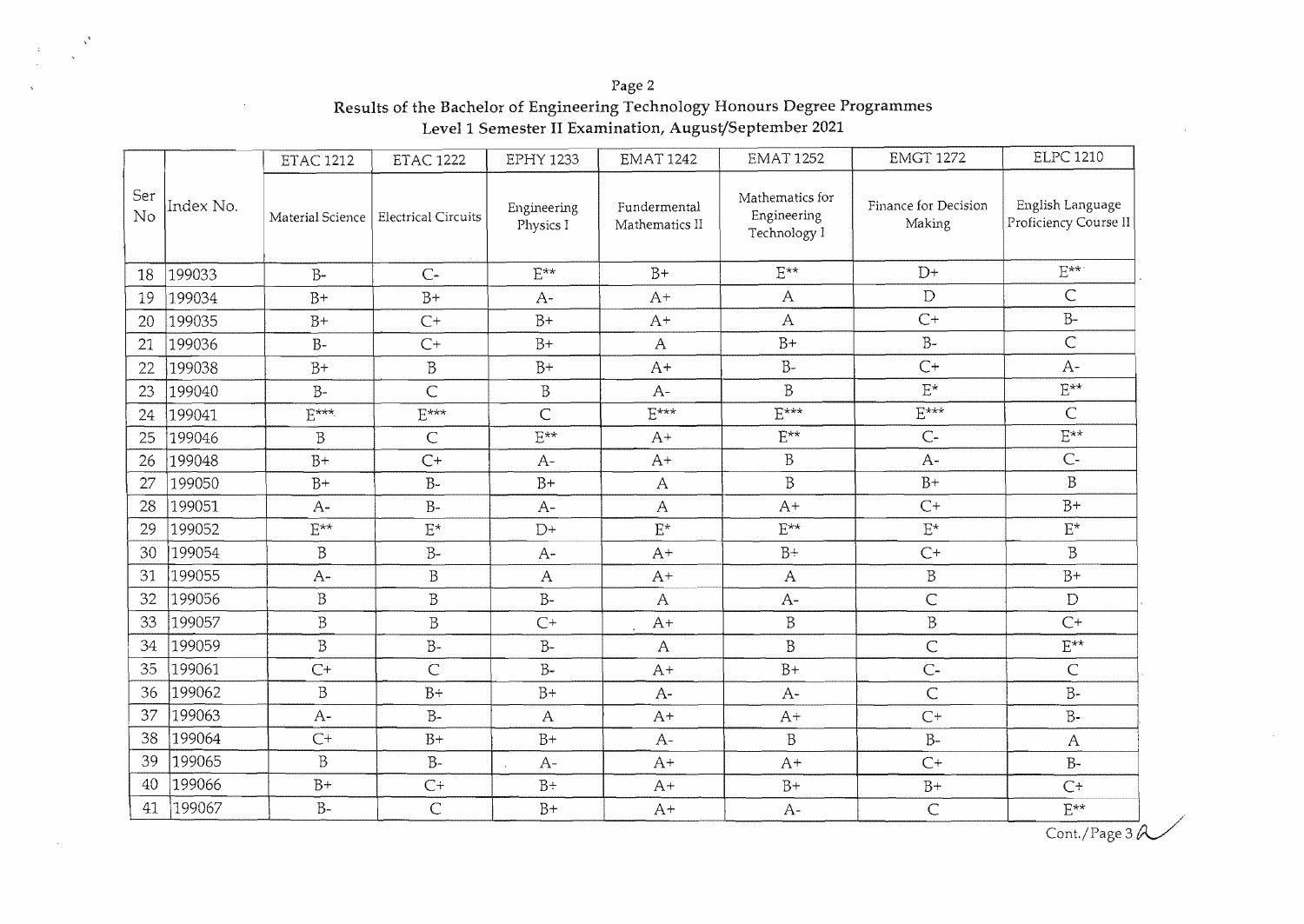Page 3 Results of the Bachelor of Engineering Technology Honours Degree Programmes<br>Level 1 Semester II Examination, August/September 2021

|           |           | <b>ETAC 1212</b>      | <b>ETAC 1222</b>                       | <b>EPHY 1233</b>         | <b>EMAT 1242</b>               | <b>EMAT 1252</b>                               | <b>EMGT 1272</b>               | <b>ELPC 1210</b>                          |
|-----------|-----------|-----------------------|----------------------------------------|--------------------------|--------------------------------|------------------------------------------------|--------------------------------|-------------------------------------------|
| Ser<br>No | Index No. |                       | Material Science   Electrical Circuits | Engineering<br>Physics I | Fundermental<br>Mathematics II | Mathematics for<br>Engineering<br>Technology I | Finance for Decision<br>Making | English Language<br>Proficiency Course II |
| 42        | 199068    | $B-$                  | $C+$                                   | B                        | $\mathbf{A}$                   | $B+$                                           | $A-$                           | $B-$                                      |
| 43        | 199070    | $C+$                  | $C-$                                   | $\, {\bf B}$             | $A+$                           | $A+$                                           | $C -$                          | C                                         |
| 44        | 199071    | $B -$                 | $C+$                                   | $B+$                     | $\mathbf{A}$                   | $B+$                                           | $C+$                           | $B-$                                      |
| 45        | 199072    | $\mathbf B$           | $\overline{B}$                         | $A-$                     | $A+$                           | $A+$                                           | $B-$                           | $B-$                                      |
| 46        | 199073    | $\mathbf B$           | $E***$                                 | $\rm B$                  | $\mathbf{A}$                   | $A+$                                           | $\mathsf{C}$                   | $\, {\bf B}$                              |
| 47        | 199075    | $\, {\bf B}$          | $\mathbf{A}$                           | $\, {\bf B}$             | $A^+$                          | $B+$                                           | $\mathsf C$                    | $C+$                                      |
| 48        | 199076    | $C+$                  | $B-$                                   | $\overline{B}$           | $A+$                           | $B+$                                           | $C -$                          | $B+$                                      |
| 49        | 199079    | $A-$                  | $C+$                                   | $A-$                     | $A^+$                          | $A-$                                           | $B -$                          | B                                         |
| 50        | 199080    | $\, {\bf B}$          | $B-$                                   | $A-$                     | $A^+$                          | $\mathsf{A}$                                   | $C+$                           | $B+$                                      |
| 51        | 199081    | $C+$                  | $\mathbf{E}^\star$                     | $E^{**}$                 | $\rm B-$                       | $B+$                                           | $E^{**}$                       | $\mathbf{D}+$                             |
| 52        | 199082    | $\overline{B}$        | $B+$                                   | $B+$                     | $A+$                           | $A+$                                           | $C+$                           | $B+$                                      |
| 53        | 199084    | $A -$                 | $\, {\bf B}$                           | $A-$                     | $A+$                           | A                                              | $C+$                           | $B-$                                      |
| 54        | 199085    | $A-$                  | $B-$                                   | $B+$                     | $A+$                           | $A-$                                           | $B-$                           | $E^{\star\star}$                          |
| 55        | 199087    | $B-$                  | C <sub>2</sub>                         | $A-$                     | $A-$                           | $A-$                                           | $C+$                           | $B-$                                      |
| 56        | 199088    | $A-$                  | $B+$                                   | $B+$                     | $A+$                           | $A-$                                           | $\beta$                        | $C+$                                      |
| 57        | 199089    | $\overline{B}$        | $B -$                                  | $B+$                     | $\mathsf{A}$                   | $A-$                                           | $B+$                           | $\mathrm{E}^{\star\star}$                 |
| 58        | 199090    | $B+$                  | $B -$                                  | $B+$                     | $A+$                           | A                                              | $C -$                          | $\, {\bf B}$                              |
| 59        | 199092    | $\, {\bf B}$          | $\, {\bf B}$                           | $\boldsymbol{A}$         | $A+$                           | $\mathbf{A}$                                   | $C+$                           | $\, {\bf B}$                              |
| 60        | 199094    | $A-$                  | $B+$                                   | $A-$                     | $A+$                           | $\mathbf{A}$                                   | $\rm B-$                       | $B+$                                      |
| 61        | 199096    | $C+$                  | $E^{\star\star}$                       | $B -$                    | $A-$                           | $\mathrm{E}^{\star\star}$                      | $E^{**}$                       | $E^{\star\star}$                          |
| 62        | 199099    | $\, {\bf B}$          | $C+$                                   | $A-$                     | $A+$                           | $A-$                                           | $C+$                           | B                                         |
| 63        | 199101    | $B+$                  | $A-$                                   | $E^{**}$                 | $B+$                           | $A+$                                           | $\subset$                      | $B+$                                      |
| 64        | 199103    | $A+$                  | $\, {\bf B}$                           | $B+$                     | $A+$                           | A                                              | $C+$                           | $B+$                                      |
| 65        | 199104    | $E^{\star\star\star}$ | $E***$                                 | $E$ ***                  | $E***$                         | $E^{\star\star\star}$                          | $E***$                         | $E^{***}$<br>Cont./Page $4^{\circ}$       |

 $\sim$  10  $\pm$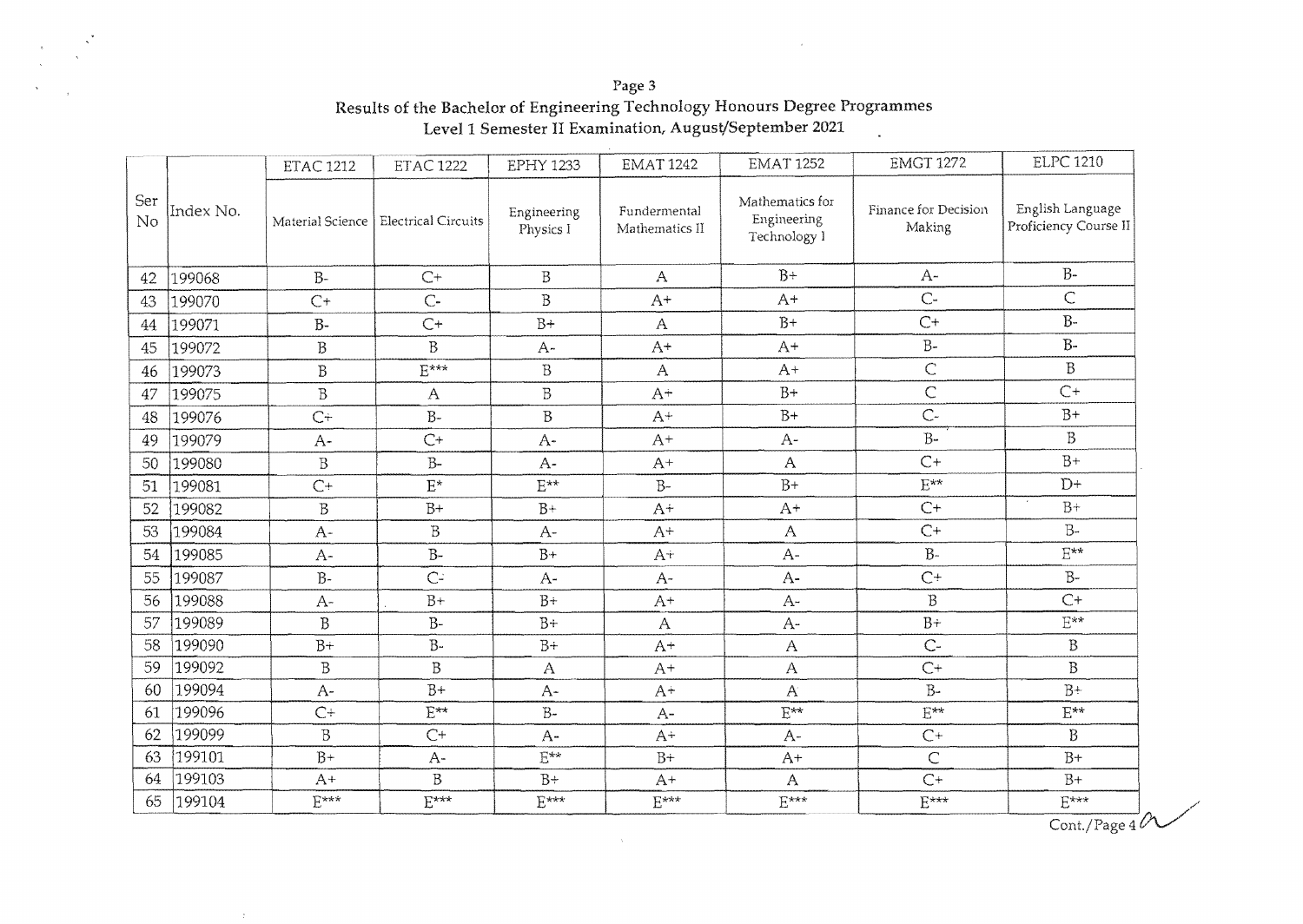Page 4 '\ Results of the Bachelor of Engineering Technology Honours Degree Programmes Levell Semester II Examination, August/September 2021

|           |           | <b>ETAC 1212</b> | <b>ETAC 1222</b>           | <b>EPHY 1233</b>         | <b>EMAT 1242</b>               | <b>EMAT 1252</b>                               | <b>EMGT 1272</b>                     | <b>ELPC 1210</b>                          |
|-----------|-----------|------------------|----------------------------|--------------------------|--------------------------------|------------------------------------------------|--------------------------------------|-------------------------------------------|
| Ser<br>No | Index No. | Material Science | <b>Electrical Circuits</b> | Engineering<br>Physics I | Fundermental<br>Mathematics II | Mathematics for<br>Engineering<br>Technology I | Finance for Decision<br>Making       | English Language<br>Proficiency Course II |
| 66        | 199106    | $\mathsf C$      | $\mathsf{C}$               | $B+$                     | $A-$                           | $A-$                                           | $C -$                                | $B+$                                      |
| 67        | 199109    | $B-$             | $\rm B$                    | $B+$                     | $A+$                           | $A+$                                           | $D+$                                 | $B+$                                      |
| 68        | 199110    | $\mathsf{C}$     | $\, {\bf B}$               | $\mathbf B$              | $A-$                           | $A-$                                           | $D+$                                 | $C\dot{\tau}$                             |
| 69        | 199111    | $B-$             | $C+$                       | $\, {\bf B}$             | $A+$                           | $A-$                                           | $C+$                                 | $\, {\bf B}$                              |
| 70        | 199112    | $\, {\bf B}$     | $B+$                       | $A -$                    | $A+$                           | $\mathsf{A}$                                   | $\mathsf{C}$                         | $\overline{B}$                            |
| 71        | 199117    | $B-$             | $\, {\bf B}$               | $\mathbf B$              | $A+$                           | $A-$                                           | $\overline{C}$                       | $\, {\bf B}$                              |
| 72        | 199118    | $\, {\bf B}$     | $C+$                       | $B+$                     | $A+$                           | $\mathsf{A}$                                   | $\overline{C}$                       | $\overline{B}$                            |
| 73        | 199119    | $A -$            | $C^+$                      | $B+$                     | $A+$                           | $B+$                                           | $\, {\bf B}$                         | $\, {\bf B}$                              |
| 74        | 199121    | $A -$            | $B -$                      | $\overline{B}$           | $A+$                           | $B+$                                           | $B -$                                | $B-$                                      |
| 75        | 199122    | $\overline{B}$   | $B+$                       | $\overline{B}$           | $A+$                           | $B+$                                           | $C -$                                | $B+$                                      |
| 76        | 199124    | $B+$             | $B-$                       | $A-$                     | $A+$                           | $\beta$                                        | $\mathsf{C}$                         | $C+$                                      |
| 77        | 199125    | $\rm B$          | $\mathsf{C}$               | $B+$                     | $A+$                           | $\mathsf{A}$                                   | $D+$                                 | $E^{**}$                                  |
| 78        | 199130    | $\, {\bf B}$     | $\mathbf B$                | $C+$                     | $A-$                           | $B+$                                           | $B -$                                | $\mathrm{E}^{\star\star}$                 |
| 79        | 199133    | $B-$             | $B+$                       | $B+$                     | $A+$                           | $B-$                                           | B                                    | $B+$                                      |
| 80        | 199135    | $\, {\bf B}$     | $C+$                       | $B+$                     | $\mathsf{A}$                   | $\overline{B}$                                 | $B -$                                | $A-$                                      |
| 81        | 199136    | $C-$             | $E***$                     | $B-$                     | $\mathsf{C}$                   | Ċ                                              | $E***$                               | $E^{**}$                                  |
| 82        | 199137    | $C+$             | $\mathsf{C}$               | $\overline{B}$           | $A+$                           | $A-$                                           | $\mathsf{C}$                         | $C+$                                      |
| 83        | 199138    | $A-$             | $B+$                       | $B+$                     | $A+$                           | $B+$                                           | $\overline{B}$                       | $B+$                                      |
| 84        | 199139    | $A -$            | $A-$                       | $A -$                    | $A+$                           | $A+$                                           | $C+$                                 | $\mathsf{A}$                              |
| 85        | 199144    | $B+$             | $B-$                       | $B+$                     | $A+$                           | $B+$                                           | $\overline{C}$                       | $C+$                                      |
| 86        | 199145    | $A-$             | $B -$                      | $B+$                     | $A+$                           | $A-$                                           | $\hat{\mathbf{r}}$<br>$\overline{C}$ | $\mathbf B$                               |
| 87        | 199146    | $\overline{B}$   | $\overline{B}$             | $\, {\bf B}$             | $A+$                           | $B+$                                           | $C-$                                 | $C^+$                                     |
| 88        | 199147    | $A-$             | $\beta$                    | $A-$                     | $A+$                           | $A-$                                           | $C+$                                 | $\mathbf{A}$                              |
| 89        | 199148    | $C+$             | $\overline{C}$             | $\, {\bf B}$             | $A-$                           | $A-$                                           | $C -$                                | $B-$                                      |

Cont./Page  $5$ 

 $\sim$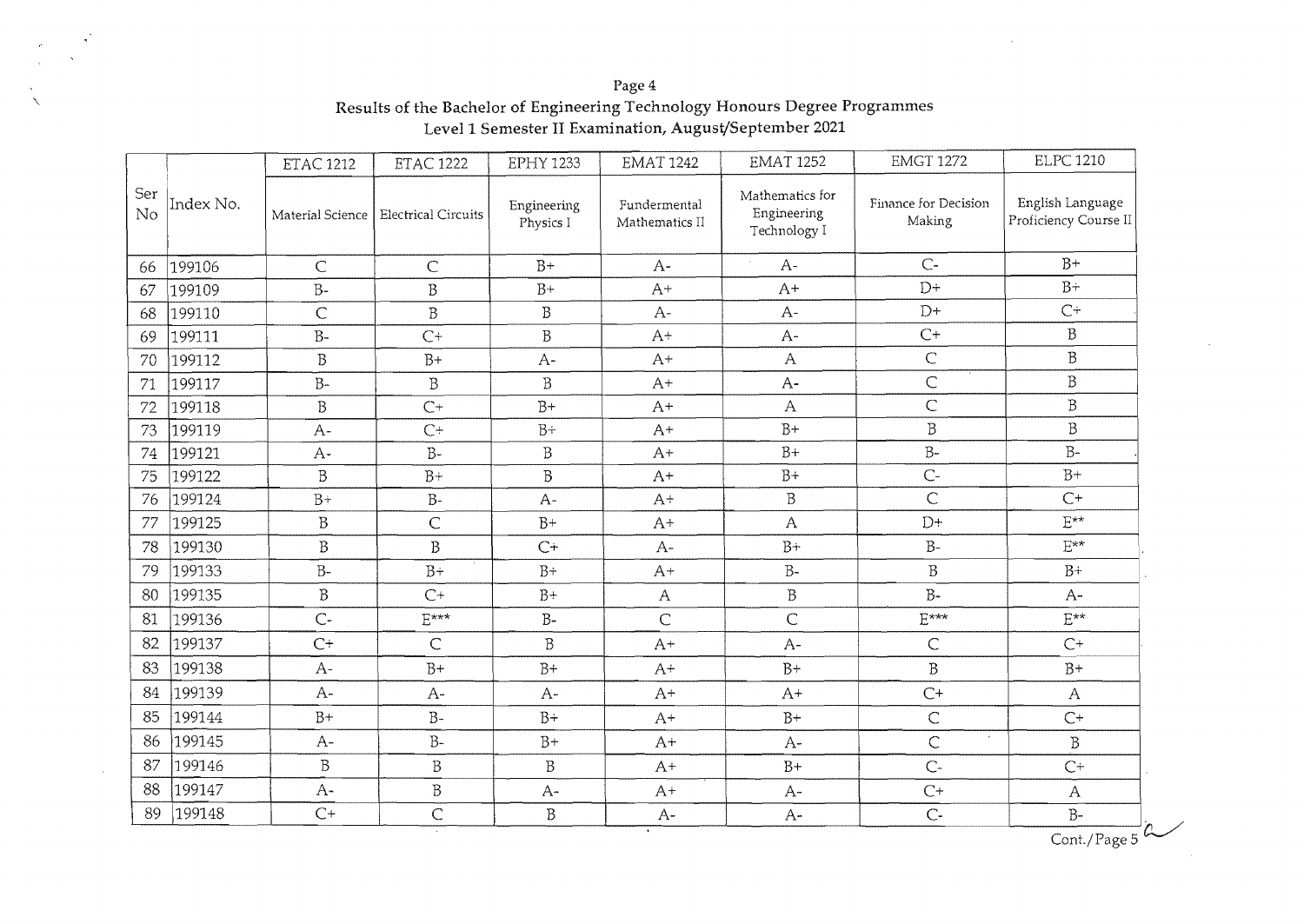| Page 5                                                                      |
|-----------------------------------------------------------------------------|
| Results of the Bachelor of Engineering Technology Honours Degree Programmes |
| Level 1 Semester II Examination, August/September 2021                      |

 $\ddot{\phantom{a}}$  $\sqrt{2}$ 

|           |           | <b>ETAC 1212</b>         | <b>ETAC 1222</b>                       | <b>EPHY 1233</b>         | <b>EMAT 1242</b>                      | <b>EMAT 1252</b>                               | <b>EMGT 1272</b>               | <b>ELPC 1210</b>                          |
|-----------|-----------|--------------------------|----------------------------------------|--------------------------|---------------------------------------|------------------------------------------------|--------------------------------|-------------------------------------------|
| Ser<br>No | Index No. |                          | Material Science   Electrical Circuits | Engineering<br>Physics 1 | Fundermental<br>Mathematics Il        | Mathematics for<br>Engineering<br>Technology I | Finance for Decision<br>Making | English Language<br>Proficiency Course II |
| 90        | 199149    | $B+$                     | $B+$                                   | B                        | $A-$                                  | A                                              | $C+$                           | B                                         |
| 91        | 199150    | $B+$                     | $B+$                                   | $B+$                     | $A+$                                  | $A+$                                           | $C+$                           | $\, {\bf B}$                              |
| 92        | 199151    | $E^{***}$                | $B+$                                   | $B+$                     | $B-$                                  | $A-$                                           | $C+$                           | $\, {\bf B}$                              |
| 93        | 199152    | C                        | $B-$                                   | $C+$                     | $\mathsf{A}$                          | $A+$                                           | $\overline{C}$                 | $B-$                                      |
| 94        | 199156    | $B-$                     | $\, {\bf B}$                           | $B+$                     | $A+$                                  | $\mathsf{A}$                                   | $B-$                           | $\mathbf B$                               |
| 95        | 199158    | $B-$                     | $B+$                                   | $B+$                     | $A+$                                  | $\mathsf{A}$                                   | $C -$                          | $\, {\bf B}$                              |
| 96        | 199159    | C                        | $D+$                                   | $\mathsf{C}$             | $B+$                                  | $C+$                                           | $C -$                          | $E^{\star\star}$                          |
| 97        | 199161    | $B -$                    | $B -$                                  | $C+$                     | $\mathsf{A}$                          | $A+$                                           | $\, {\bf B}$                   | $E^{**}$                                  |
| 98        | 189008R   | $\overline{\phantom{a}}$ | $\mathsf C$                            | $\mathsf{C}$             | $\overline{\phantom{a}}$              | $\tilde{\phantom{a}}$                          | ٠                              | $\mathsf{C}$                              |
| 99        | 189009R   | $\overline{\phantom{a}}$ | C                                      | ÷                        | $\blacksquare$                        | $\mathsf C$                                    | ۰                              | $\sim$                                    |
| 100       | 189012R   | $\tilde{\phantom{a}}$    | $\overline{\phantom{a}}$               | C                        | L.                                    | $\tilde{\phantom{a}}$                          | $\tilde{\phantom{a}}$          | $\overline{a}$                            |
| 101       | 189014R   | $\blacksquare$           | C                                      | Ξ.                       | $\overline{\phantom{a}}$              | $\overline{\phantom{a}}$                       | $\tilde{\phantom{a}}$          | $\overline{\phantom{a}}$                  |
| 102       | 189016R   | Ĩ,                       | $\mathsf C$                            | $\mathsf C$              | L,                                    | $\mathsf C$                                    | C                              | $\overline{\phantom{a}}$                  |
| 103       | 189017R   | $\blacksquare$           | C                                      | $\overline{\phantom{a}}$ | $\overline{\phantom{a}}$              | $\mathsf C$                                    | $\overline{\phantom{a}}$       | $\sim$                                    |
| 104       | 189019R   | ÷,                       | $\mathsf C$                            | C                        | C                                     | $\mathsf{C}$                                   | $\omega$                       | ÷                                         |
| 105       | 189026R   | $\overline{\phantom{a}}$ | $\mathsf{C}$                           | C                        | $\sim$                                | i.                                             | $\overline{\phantom{a}}$       | C                                         |
| 106       | 186032R   | $\overline{\phantom{a}}$ | $\mathsf C$                            | C                        | $\overline{\phantom{a}}$              | $\overline{\phantom{a}}$                       | $\equiv$                       | $\bar{\phantom{a}}$                       |
| 107       | 189033R   | $\overline{\phantom{a}}$ | C                                      | ÷.                       | $\overline{\phantom{a}}$              | $\mathsf C$                                    | $\sim$                         | $\ddot{}$                                 |
| 108       | 189036R   | $\tilde{\phantom{a}}$    | $\mathsf C$                            | C                        | $\overline{\phantom{a}}$              | $\overline{\phantom{a}}$                       | $\tilde{\phantom{a}}$          | $\blacksquare$                            |
| 109       | 189043R   | $\sim$                   | C                                      | -                        | -                                     | $\mathsf C$                                    | $\overline{\phantom{a}}$       | $\mathsf C$                               |
| 110       | 189045R   | $\sim$                   | $\mathsf C$                            | z.                       | $\lambda$<br>$\overline{\phantom{a}}$ | $\blacksquare$                                 | $\overline{\phantom{a}}$       | $\ddot{\phantom{0}}$                      |
| 111       | 189050R   | $\overline{\phantom{a}}$ | $\sim$                                 | i.                       | $\overline{\phantom{a}}$              | $\blacksquare$                                 | ٠                              | C                                         |
| 112       | 189054R   | $\overline{\phantom{a}}$ | C                                      | $\overline{\phantom{a}}$ | $\sim$                                | $\mathsf C$                                    |                                | $\overline{\phantom{a}}$                  |

 $\begin{array}{c} \begin{array}{c} \begin{array}{c} \begin{array}{c} \begin{array}{c} \end{array}\\ \begin{array}{c} \end{array}\\ \begin{array}{c} \end{array}\\ \begin{array}{c} \end{array}\\ \begin{array}{c} \end{array}\\ \begin{array}{c} \end{array}\\ \begin{array}{c} \end{array}\\ \begin{array}{c} \end{array}\\ \begin{array}{c} \end{array}\\ \begin{array}{c} \end{array}\\ \begin{array}{c} \end{array}\\ \begin{array}{c} \end{array}\\ \begin{array}{c} \end{array}\\ \begin{array}{c} \end{array}\\ \begin{array}{c} \end{array}\\ \begin{array}{c} \end{array}\\$ 

 $\sim$   $\alpha$ 

 $\sim 10^{-1}$ 

 $\frac{1}{\text{Cont.}/\text{Page }6}$ 

 $\omega$ 

 $\alpha$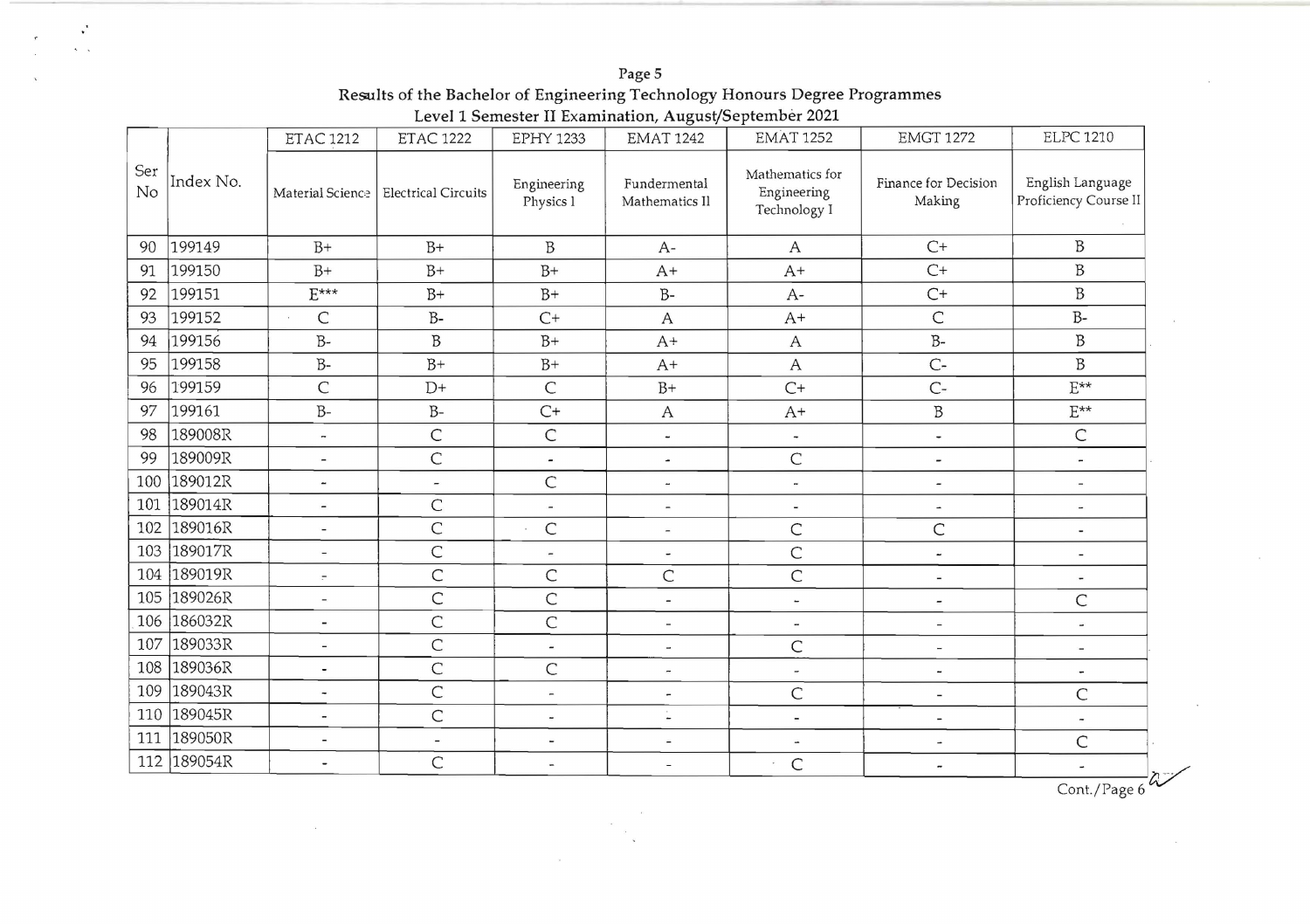Page 6 Results of the Bachelor of Engineering Technology Honours Degree Programmes<br>Level 1 Semester II Examination, August/September 2021

|             |           | <b>ETAC 1212</b>         | <b>ETAC 1222</b>                       | <b>EPHY 1233</b>         | $\sim$ $\sim$<br><b>EMAT 1242</b> | <b>EMAT 1252</b>                               | <b>EMGT 1272</b>                      | <b>ELPC 1210</b>                          |
|-------------|-----------|--------------------------|----------------------------------------|--------------------------|-----------------------------------|------------------------------------------------|---------------------------------------|-------------------------------------------|
| Ser<br>No   | Index No. |                          | Material Science   Electrical Circuits | Engineering<br>Physics I | Fundermental<br>Mathematics II    | Mathematics for<br>Engineering<br>Technology I | <b>Finance for Decision</b><br>Making | English Language<br>Proficiency Course II |
| 113         | 189056R   | $\omega$                 | $\mathsf C$                            | $\bar{\phantom{a}}$      | $\tilde{\phantom{a}}$             | $\subset$                                      | $\mathsf C$                           | $\mathsf C$                               |
| 114 189058R |           | $\omega$                 | $\mathsf C$                            | C                        | $\tilde{\phantom{a}}$             | C                                              | $\tilde{\phantom{a}}$                 | $\tilde{\phantom{a}}$                     |
| 115         | 189060R   | $\tilde{}$               | $\tilde{\phantom{a}}$                  | $\tilde{\phantom{a}}$    | $\tilde{\phantom{a}}$             | $\ddot{\phantom{a}}$                           | $\overline{a}$                        | C                                         |
| 116         | 189062R   | $\tilde{\phantom{a}}$    | $\overline{\phantom{a}}$               | $\overline{\phantom{a}}$ | $\overline{\phantom{a}}$          | $\overline{\phantom{a}}$                       |                                       | $\overline{C}$                            |
| 117         | 189066R   | $\tilde{\phantom{a}}$    | $\mathsf C$                            | $\tilde{\phantom{a}}$    | $\tilde{\phantom{a}}$             | $\mathsf{C}$                                   | $\overline{\phantom{a}}$              | $\tilde{\phantom{a}}$                     |
| 118         | 189069R   | $\mathsf C$              | $\mathbb D$                            | C                        | $\mathsf C$                       | $\mathsf C$                                    | I                                     | Ċ                                         |
| 119         | 189070R   | $\mathbb{Z}^2$           | $\mathsf{C}$                           | $\bar{\phantom{a}}$      | $\bar{a}$                         | $\overline{\phantom{a}}$                       | $\tilde{\phantom{a}}$                 | $\tilde{\phantom{a}}$                     |
| 120         | 189072R   | $\overline{\phantom{a}}$ | $\overline{C}$                         | Ċ                        | $\overline{C}$                    | $\overline{C}$                                 | $\ddot{\phantom{1}}$                  | Ċ                                         |
| 121         | 189075R   | $\tilde{\phantom{a}}$    | $\mathsf C$                            | $\overline{\phantom{a}}$ | $\mathsf{C}$                      | $\mathsf{C}$                                   | $\overline{\phantom{a}}$              | C                                         |
| 122         | 189082R   | $\overline{\phantom{a}}$ | $\mathsf{C}$                           | C                        | $\overline{\phantom{a}}$          | $\overline{\phantom{a}}$                       | $\tilde{\phantom{a}}$                 | $\overline{C}$                            |
| 123         | 189083R   | $\overline{\phantom{a}}$ | $\omega$                               | $\mathsf C$              | $\tilde{\phantom{a}}$             | $\overline{\phantom{a}}$                       | $\ddot{ }$                            | $\overline{a}$                            |
| 124         | 189084R   | $\mathsf{C}$             | $\mathsf{C}$                           | $\overline{C}$           | $\overline{C}$                    | $\tilde{\phantom{a}}$                          | $\overline{\phantom{a}}$              | $\ddot{\phantom{1}}$                      |
| 125         | 189091R   | ÷.                       | $\mathsf C$                            | $\tilde{}$               | $\overline{C}$                    | $\mathsf C$                                    | $\overline{C}$                        | ÷,                                        |
| 126         | 189094R   | $\overline{\phantom{a}}$ | $\mathsf{C}$                           | Ċ                        | $\overline{C}$                    | $\overline{C}$                                 | Ċ                                     | $\overline{\phantom{a}}$                  |
| 127         | 189099R   | $\overline{\phantom{a}}$ | $\overline{\phantom{a}}$               | $\tilde{\phantom{a}}$    | $\tilde{\phantom{a}}$             | $\tilde{\phantom{a}}$                          | $\tilde{\phantom{a}}$                 | $\mathsf C$                               |
| 128         | 189117R   | $\ddot{\phantom{a}}$     | $\mathsf C$                            | $\overline{\phantom{a}}$ | $\blacksquare$                    | $\tilde{\phantom{a}}$                          | $\overline{\phantom{a}}$              | $\mathsf C$                               |
| 129         | 189120R   | $\tilde{\phantom{a}}$    | $\mathsf{C}$                           | $\overline{\phantom{a}}$ | $\blacksquare$                    | $\tilde{\phantom{a}}$                          | $\overline{\phantom{a}}$              | $\tilde{\phantom{a}}$                     |
| 130 189128R |           | $\overline{\phantom{a}}$ | $\tilde{\phantom{a}}$                  | $\frac{1}{2}$            | $\overline{\phantom{a}}$          | $\tilde{\phantom{a}}$                          | $\overline{\phantom{a}}$              | $\mathsf C$                               |
| 131         | 189129R   | $\tilde{\phantom{a}}$    | $\tilde{\phantom{a}}$                  | w.                       | $\sim$                            | i.                                             | $\tilde{\phantom{a}}$                 | $\mathsf C$                               |
| 132         | 189131R   | $\tilde{}$               | $\mathsf{C}$                           | $\mathsf C$              | $\tilde{\phantom{a}}$             | C                                              | C                                     | $\mathsf C$                               |
| 133 189135R |           | $\overline{\phantom{a}}$ | $\mathsf{C}$                           | $\overline{C}$           | $\tilde{\phantom{a}}$             | $\overline{C}$                                 | $\tilde{\phantom{a}}$                 | $\mathsf{C}$                              |
| 134 189136R |           | $\tilde{\phantom{a}}$    | $\overline{\phantom{a}}$               | $\ddot{}$                | $\tilde{\phantom{a}}$             | $\mathsf C$                                    | $\tilde{\phantom{a}}$                 | $\mathsf C$                               |
| 135         | 189137R   | $\overline{\phantom{a}}$ | $\mathsf{C}$                           | $\overline{\phantom{a}}$ | $\mathsf C$                       | $\tilde{\phantom{a}}$                          | $\mathsf C$                           | $\overline{C}$<br>Cont./Page $7^2$        |

 $\sim 100$  km s  $^{-1}$ 

 $\bar{\lambda}$ 

 $\sim$   $\sim$ 

 $\mathcal{L}^{\pm}$ 

 $\mathcal{A}$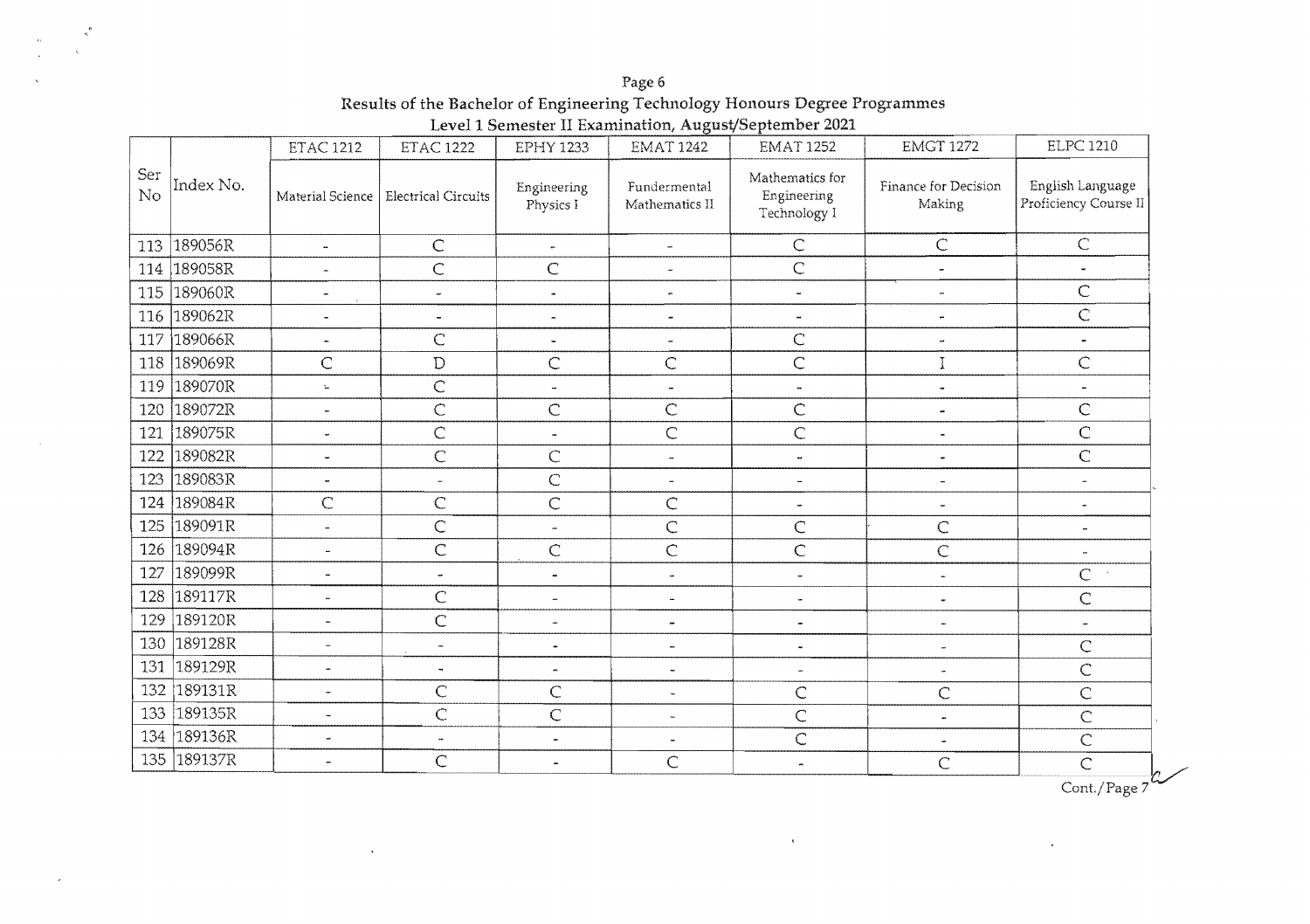Page 7 Results of the Bachelor of Engineering Technology Honours Degree Programmes<br>Level 1 Semester II Examination, August/September 2021

 $\frac{\Delta}{\sigma}$ 

|           |           | <b>ETAC 1212</b>         | <b>ETAC 1222</b>                       | <b>EPHY 1233</b>         | <b>EMAT 1242</b>               | <b>EMAT 1252</b>                               | <b>EMGT 1272</b>               | <b>ELPC 1210</b>                          |
|-----------|-----------|--------------------------|----------------------------------------|--------------------------|--------------------------------|------------------------------------------------|--------------------------------|-------------------------------------------|
| Ser<br>No | Index No. |                          | Material Science   Electrical Circuits | Engineering<br>Physics I | Fundermental<br>Mathematics II | Mathematics for<br>Engineering<br>Technology 1 | Finance for Decision<br>Making | English Language<br>Proficiency Course Il |
| 136       | 189138R   | $\tilde{\phantom{a}}$    | $\mathsf C$                            | $\mathsf C$              | ÷.                             | $\subset$                                      | $\overline{\phantom{a}}$       | $\tilde{\phantom{a}}$                     |
| 137       | 189147R   | $\overline{\phantom{a}}$ | $\tilde{\phantom{a}}$                  | C                        | $\overline{\phantom{a}}$       | $\overline{a}$                                 | $\tilde{\phantom{a}}$          | $\mathsf C$                               |
| 138       | 189151R   | $\tilde{\phantom{a}}$    | $\mathsf{C}$                           | $\mathbf{a}$             | $\tilde{\phantom{a}}$          | $\overline{a}$                                 | $\overline{\phantom{a}}$       | $\overline{a}$                            |
| 139       | 189152R   | W                        | W                                      | W                        | W                              | W                                              | W                              | $\overline{\phantom{a}}$                  |
| 140       | 189155R   | $\overline{\phantom{a}}$ | $\blacksquare$                         | $\overline{\phantom{a}}$ | $\tilde{\phantom{a}}$          | $\ddot{\phantom{0}}$                           | $\overline{\phantom{a}}$       | $\mathsf{C}$                              |
| 141       | 189156R   | $\tilde{\phantom{a}}$    | $\mathsf C$                            | $\tilde{\phantom{a}}$    | $\tilde{\phantom{a}}$          | $\tilde{}$                                     | $\ddot{\phantom{a}}$           | $\tilde{\phantom{a}}$                     |
| 142       | 189160R   | $\mathbf{r}$             | $\mathsf{C}$                           | $\overline{\phantom{a}}$ | $\tilde{\phantom{a}}$          | $\mathsf{C}$                                   | ٠                              | ä,                                        |
| 143       | 179001RR  | $\overline{\phantom{a}}$ | $\mathsf C$                            | $\tilde{\phantom{a}}$    | $\tilde{\phantom{a}}$          | $\mathbf E$                                    | $\blacksquare$                 |                                           |
| 144       | 179005RR  | ×.                       | $\blacksquare$                         | $\tilde{}$               | $\overline{\phantom{a}}$       | $\mathsf{C}$                                   | $\mathsf C$                    |                                           |
| 145       | 179023RR  | $\overline{a}$           | $\frac{1}{2}$                          | $\overline{a}$           | $\overline{a}$                 | $\mathsf{C}$                                   |                                |                                           |
| 146       | 179025RR  | $\tilde{\phantom{a}}$    | $\mathsf C$                            | $\tilde{\phantom{a}}$    | $\tilde{\phantom{a}}$          | C                                              | $\mathbf{r}$                   | ٠                                         |
| 147       | 179027RR  | $\overline{\phantom{a}}$ | $\tilde{ }$                            | $\tilde{\phantom{a}}$    | $\tilde{\phantom{a}}$          | C                                              | $\overline{C}$                 | ÷                                         |
| 148       | 179037RR  | u.                       | $\tilde{\phantom{a}}$                  | $\bullet$                | $\ddot{\phantom{1}}$           | C                                              | $\mathsf{C}$                   | i.                                        |
| 149       | 179043RR  | ц.                       | $\blacksquare$                         | $\mathsf C$              | $\tilde{\phantom{a}}$          | C                                              | $\overline{\phantom{a}}$       | $\blacksquare$                            |
| 150       | 176046RR  | $\overline{a}$           | $\blacksquare$                         | $\overline{a}$           | $\overline{\phantom{0}}$       | C                                              | $\overline{\phantom{a}}$       | $\overline{\phantom{a}}$                  |
| 151       | 176054RR  | ä.                       | $\mathsf C$                            | $\mathsf C$              | $\overline{\phantom{a}}$       | $\overline{C}$                                 | $\blacksquare$                 | $\bullet$                                 |
| 152       | 179055RR  | $\bullet$                | $\overline{C}$                         | $\overline{\phantom{a}}$ | a.                             | $\overline{\phantom{a}}$                       | $\mathsf{C}$                   | ${\bf P}$                                 |
| 153       | 179068RR  | ÷.                       | $\mathsf{C}$                           | $\overline{\phantom{a}}$ | $\overline{a}$                 | $\mathsf{C}$                                   | $\tilde{\phantom{a}}$          | $\tilde{\phantom{a}}$                     |
| 154       | 179076RR  | $\bar{a}$                | $\tilde{\phantom{a}}$                  | $\blacksquare$           | $\tilde{\phantom{a}}$          | C                                              | $\overline{\phantom{a}}$       | $\tilde{\phantom{a}}$                     |
| 155       | 179082RR  | $\overline{\phantom{a}}$ | $\tilde{\phantom{a}}$                  | $\mathsf{C}$             | $\sim$                         | $\mathsf{C}$                                   | $\blacksquare$                 | ÷<br>么                                    |

Cont./Page 8

 $\sim$   $\sim$ 

 $\sim$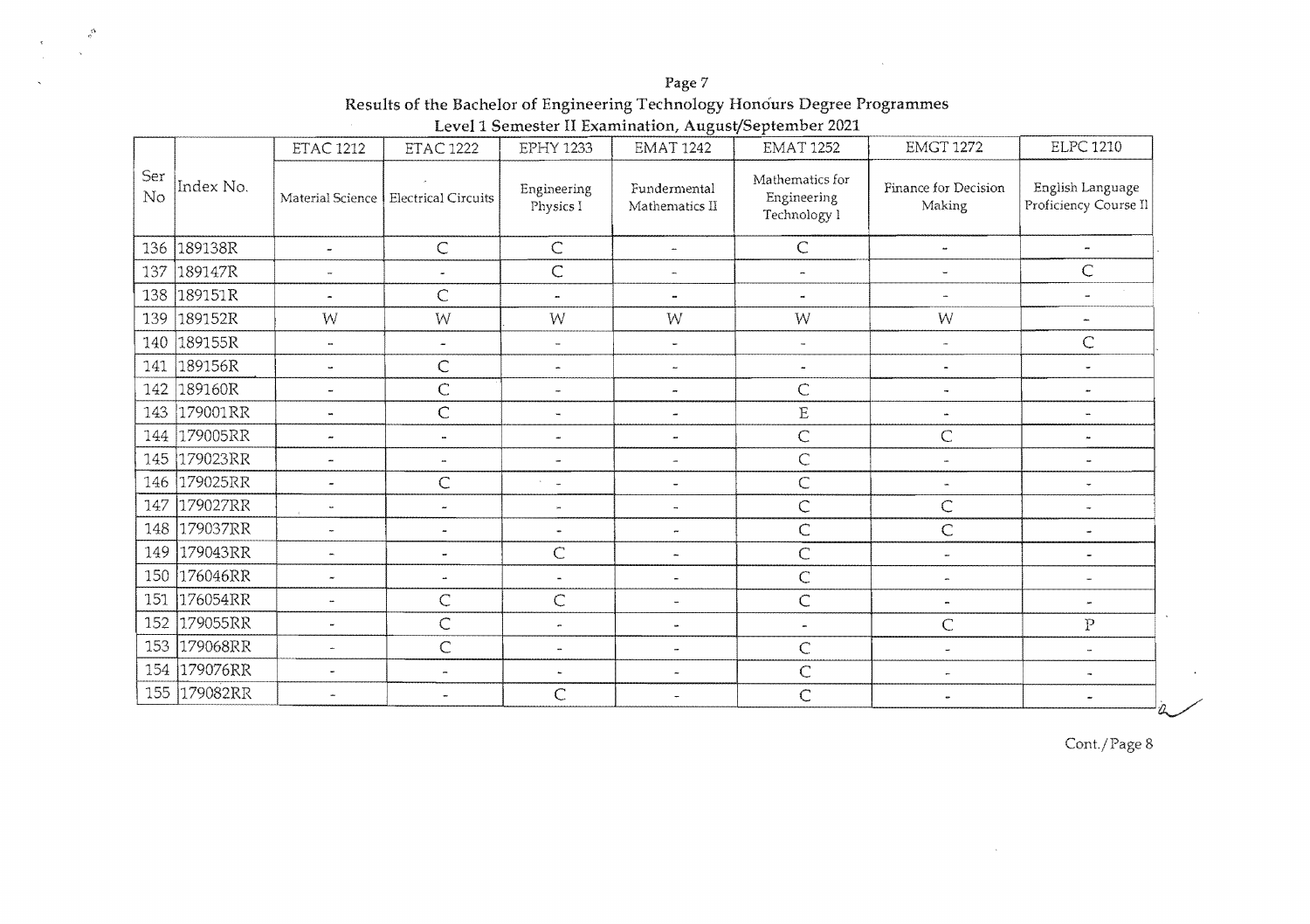| Page 8                                                                      |
|-----------------------------------------------------------------------------|
| Results of the Bachelor of Engineering Technology Honours Degree Programmes |
| Level 1 Semester II Examination, August/September 2021                      |

 $\mathbb{R}^d$ 

|           |           | <b>ETAC 1212</b>         | <b>ETAC 1222</b>           | <b>EPHY 1233</b>         | <b>EMAT 1242</b>               | <b>EMAT 1252</b>                               | <b>EMGT 1272</b>               | <b>ELPC 1210</b>                          |
|-----------|-----------|--------------------------|----------------------------|--------------------------|--------------------------------|------------------------------------------------|--------------------------------|-------------------------------------------|
| Ser<br>No | Index No. | Material Science         | <b>Electrical Circuits</b> | Engineering<br>Physics I | Fundermental<br>Mathematics II | Mathematics for<br>Engineering<br>Technology I | Finance for Decision<br>Making | English Language<br>Proficiency Course II |
| 156       | 179089RR  | $\tilde{\phantom{a}}$    | $\ddot{}$                  | $\mathsf{C}$             | $\tilde{\phantom{a}}$          | $\mathsf{C}$                                   | ٠                              |                                           |
| 157       | 179091RR  |                          |                            | $\overline{\phantom{a}}$ | $\overline{\phantom{a}}$       | $\mathsf{C}$                                   | $\overline{\phantom{a}}$       |                                           |
| 158       | 179106RR  |                          | Ċ                          | m.                       | $\mathbf{u}$                   | $\mathsf{C}$                                   | Ċ                              |                                           |
| 159       | 179114RR  |                          | C                          |                          | $\subset$                      | $\subset$                                      |                                |                                           |
| 160       | 179115RR  | ÷,                       | $\blacksquare$             | $\overline{\phantom{a}}$ | $\overline{\phantom{a}}$       | Ċ                                              | $\overline{\phantom{a}}$       |                                           |
| 161       | 179116RR  | $\tilde{\phantom{a}}$    | C                          | $\rightarrow$            | $\overline{\phantom{a}}$       | Ċ                                              |                                |                                           |
| 162       | 179128RR  |                          | $\overline{\mathrm{E}}$    | $\tilde{}$               | $\sim$                         | $\mathsf{C}$                                   | $\tilde{\phantom{a}}$          |                                           |
| 163       | 179130RR  | $\sim$                   | Ξ.                         | $\tilde{\phantom{a}}$    | $\tilde{\phantom{a}}$          | C                                              | $\overline{a}$                 |                                           |
| 164       | 179138RR  | $\overline{\phantom{a}}$ | $\bullet\bullet\to$        | $\tilde{\phantom{a}}$    | $\tilde{\phantom{a}}$          | $\mathsf{C}$                                   |                                | $\mathbf P$                               |
| 165       | 179142RR  | ÷                        | C                          | $\tilde{\phantom{a}}$    | 4444<br>$\sim$                 | $\mathsf{C}$                                   |                                |                                           |
| 166       | 179144RR  | $\sim$                   | C                          | Ċ                        | $\sim$                         | Ċ                                              |                                |                                           |
| 167       | 179146RR  | $\overline{\phantom{a}}$ | C                          | $\sim$                   | $\sim$                         |                                                | $\sim$                         |                                           |
| 168       | 179151RR  |                          | $\subset$                  | $\tilde{\phantom{a}}$    |                                |                                                |                                | ヘー                                        |

Cont./Page 9

 $\Delta$ 

 $\frac{1}{2}$